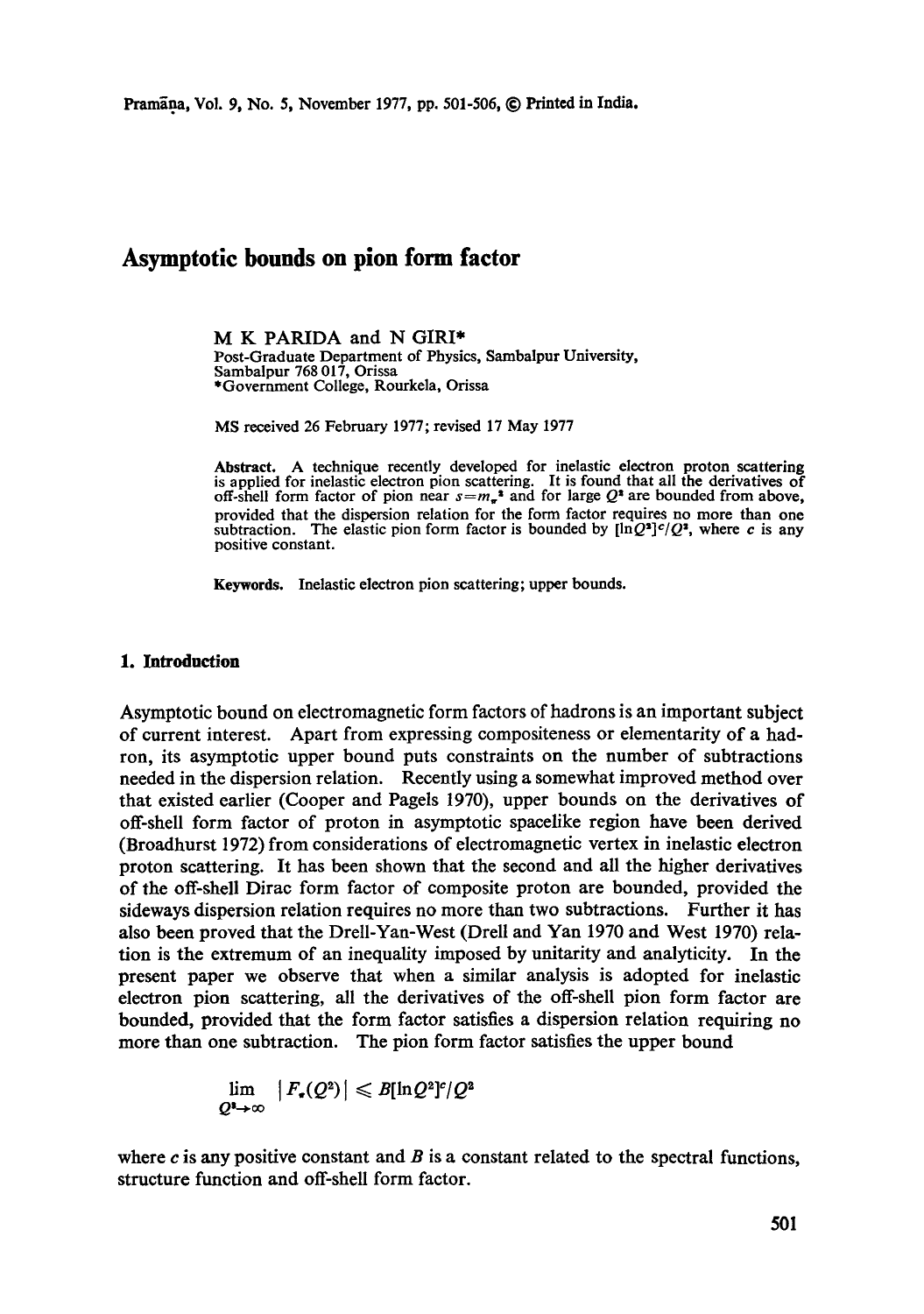## **2. Upper bound on the discontinuity of off-shell pion form factor**

Consider the inelastic scattering or a space like virtual photon off pion target which could occur at the electromagnetic vertex of inelastic electron pion scattering and as shown in figure 1, pion (p) + space like photon (q)  $\rightarrow$  off-shell pion (p'). Kinematics for this process is the same as that for inelastic electron-proton scattering:

$$
p^{2} = m_{\bullet}^{2}
$$
  
\n
$$
q^{2} = -Q^{2} < 0
$$
  
\n
$$
p'^{2} = W^{2} = s
$$
  
\n
$$
2pq = 2p_{\bullet}q_{\bullet} = 2m_{\bullet}v = s - m_{\bullet}^{2} + Q^{2} = \omega Q^{2}
$$
\n(1)

where  $m<sub>r</sub>$  is the pion mass. We introduce photon-pion electromagnetic vertex function in terms of two off-shell form factors  $F(W^2, Q^2)$  and  $G(W^2, Q^2)$  as follows

$$
\Gamma_{\mu}(p,q) = (p'+p)_{\mu} F(W^2, Q^2) + q_{\mu} G(W^2, Q^2) = \langle p' | j_{\mu}(o) | p \rangle \tag{2}
$$

where  $j_{\mu}$  (x) is the pion current. Application of LSZ reduction method then yields

$$
\Gamma_{\rho}(p,q) = \frac{i}{(2\pi)^{3/2}} \int d^4x \, e^{ip'x} \left( \square_x + m_x^2 \right) \langle o \, | \, \theta(x_0) \left[ \phi(x), \, j_{\rho}(o) \right] | p \rangle
$$
\n
$$
= (p' + p)_{\rho} F(W^2, Q^2) + q_{\rho} G(W^2, Q^2). \tag{3}
$$

Absorptive part  $A_{\rho}$  of  $\Gamma_{\rho}$  can be obtained if one replaces  $i\theta(x_0)$  by  $\frac{1}{2}$  and introduces physical intermediate states. Thus we can write

$$
A_{\rho} = \frac{1}{2} \frac{(2\pi)^4}{(2\pi)^{3/2}} \sum_{p_n} \delta^4(p'-p_n) \left(-W^2 + m_{\pi}^2\right) \langle o \, \big| \, \phi(o) \, \big| \, p_n \rangle \, \langle p_n \, \big| \, j_{\rho}(o) \, \big| \, p \rangle. \tag{4}
$$



Figure 1. Off-shell electromagnetic vertex in inelastic electron pion scattering.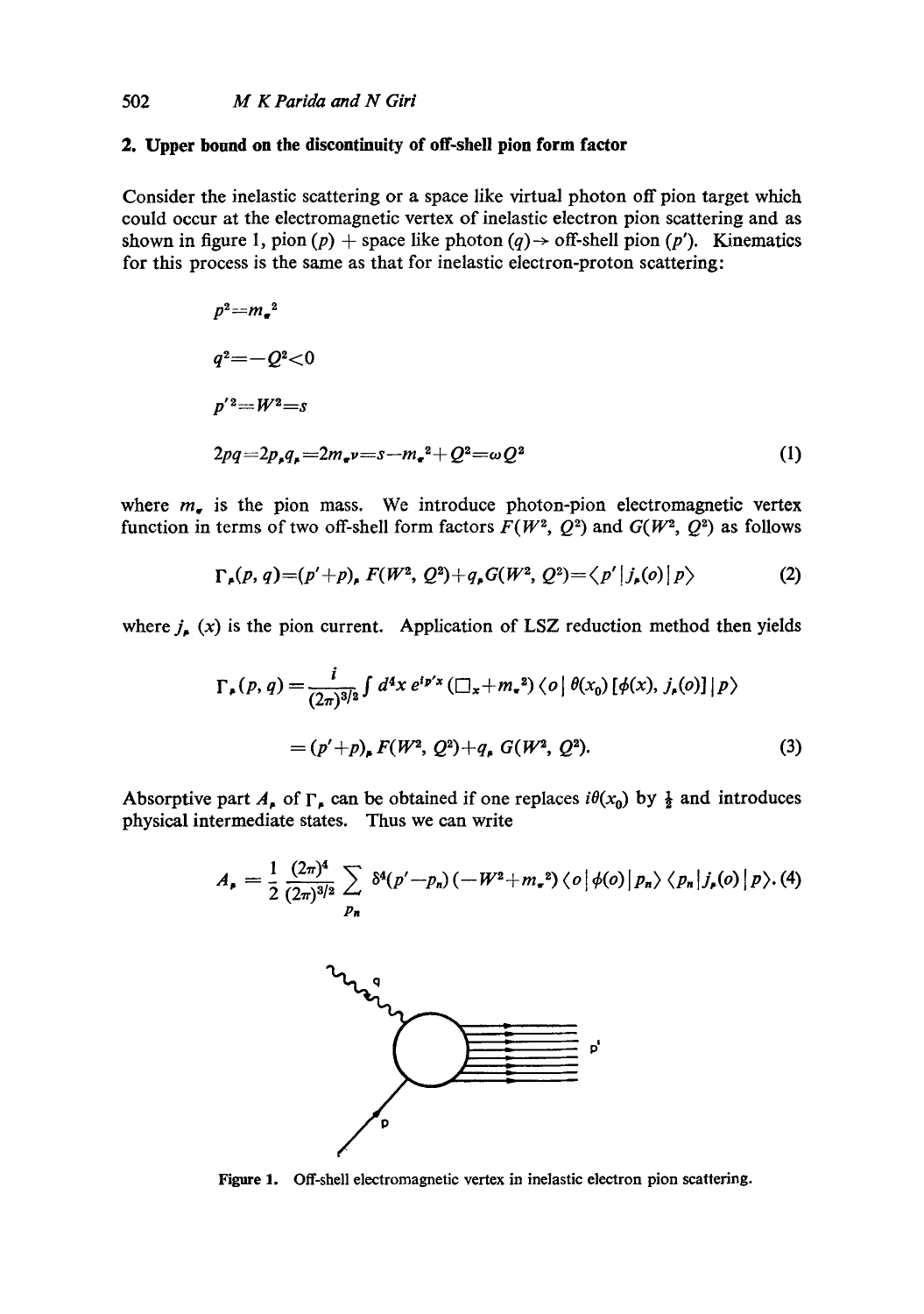The lowest non-vanishing production matrix element is for three pions, so that one can write dispersion relations for  $F$  and  $G$  which have only a right-hand cut in the s-plane extending from  $s=(3m<sub>1</sub>)^2$  to  $s=\infty$ , thus

$$
F(s, Q^2) = \frac{1}{\pi} \int_{(3m_{\pi})^2}^{\infty} \frac{\text{Im } F(s', Q^2)}{(s'-s)} ds'
$$
 (5)

and similar relation for  $G(s, Q^2)$  where we have not taken possible subtractions into account. Implication of subtractions has been discussed later.

Following Broadhurst (1972) we define projection operators

$$
\epsilon_{L_{\mathbf{F}}} = (p_{\mathbf{F}} + m_{\mathbf{F}} v \, q_{\mathbf{F}} / Q^2) / [m_{\mathbf{F}} (1 + v^2 / Q^2)^{1/2}] \tag{6}
$$

and a unit space like vector orthogonal to both  $p$  and  $q$  such that

$$
\epsilon_L q = \epsilon_T q = \epsilon_L \epsilon_T = 0, \ \epsilon_L^2 = -\epsilon_T^2 = 1,
$$
  

$$
\epsilon_L p = m_\pi (1 + v^2 / Q^2)^{1/2}, \ \epsilon_T p = 0.
$$
 (7)

From eqs (6) and (7) we obtain

$$
\epsilon_{L_{\bullet}} \Gamma_{\bullet} = 2m_{\bullet}(1 + v^2/Q^2)^{1/2} F(W^2, Q^2). \tag{8}
$$

Equations (2) and (6) yield

$$
\epsilon_{L_{\rho}} A_{\rho} = \frac{1}{2} \frac{(2\pi)^{4}}{(2\pi)^{3/2}} \sum_{p_{n}} \delta^{4}(p'-p_{n}) \left(-W^{2}+m_{\tau}^{2}\right)
$$
  
 
$$
\times \langle o \, | \, \phi(o) \, | \, p_{n} \rangle \langle p_{n} \, | \, \epsilon_{L_{\rho}} \, j_{\rho}(o) \, | \, p \rangle. \tag{9}
$$

Using eqs (8) and (9) we obtain

$$
2m_{\pi}(1+\nu^2/Q^2)^{1/2} \text{ Im } F(W^2, Q^2) = \frac{1}{2} \frac{(2\pi)^4}{(2\pi)^{3/2}} \sum_{p_n} \delta^4(p'-p_n)
$$
  
 
$$
\times (-W^2 + m_{\pi}^2) \langle o | \phi(o) | p_n \rangle \langle p_n | \epsilon_{L_{\mu}} j_{\mu}(o) | p \rangle. \tag{10}
$$

Application of Schwarz inequality to eq. (10) yields,

$$
|\operatorname{Im} F(W^2, Q^2)|^2 \leq \frac{(W^2 - m_{\tau}^2)^2}{8m_{\tau}} \frac{\rho(W^2)}{(1 + \nu^2/Q^2)} \frac{[(1 + \nu^2/Q^2) W_2(W^2, Q^2)]}{[W_1(W^2, Q^2)]}. \tag{11}
$$

In deriving (11) we have used

$$
(2\pi)^3 \sum_{a} |\langle o | \phi(o) | p_n, a \rangle |^2 = \rho(p_n^2),
$$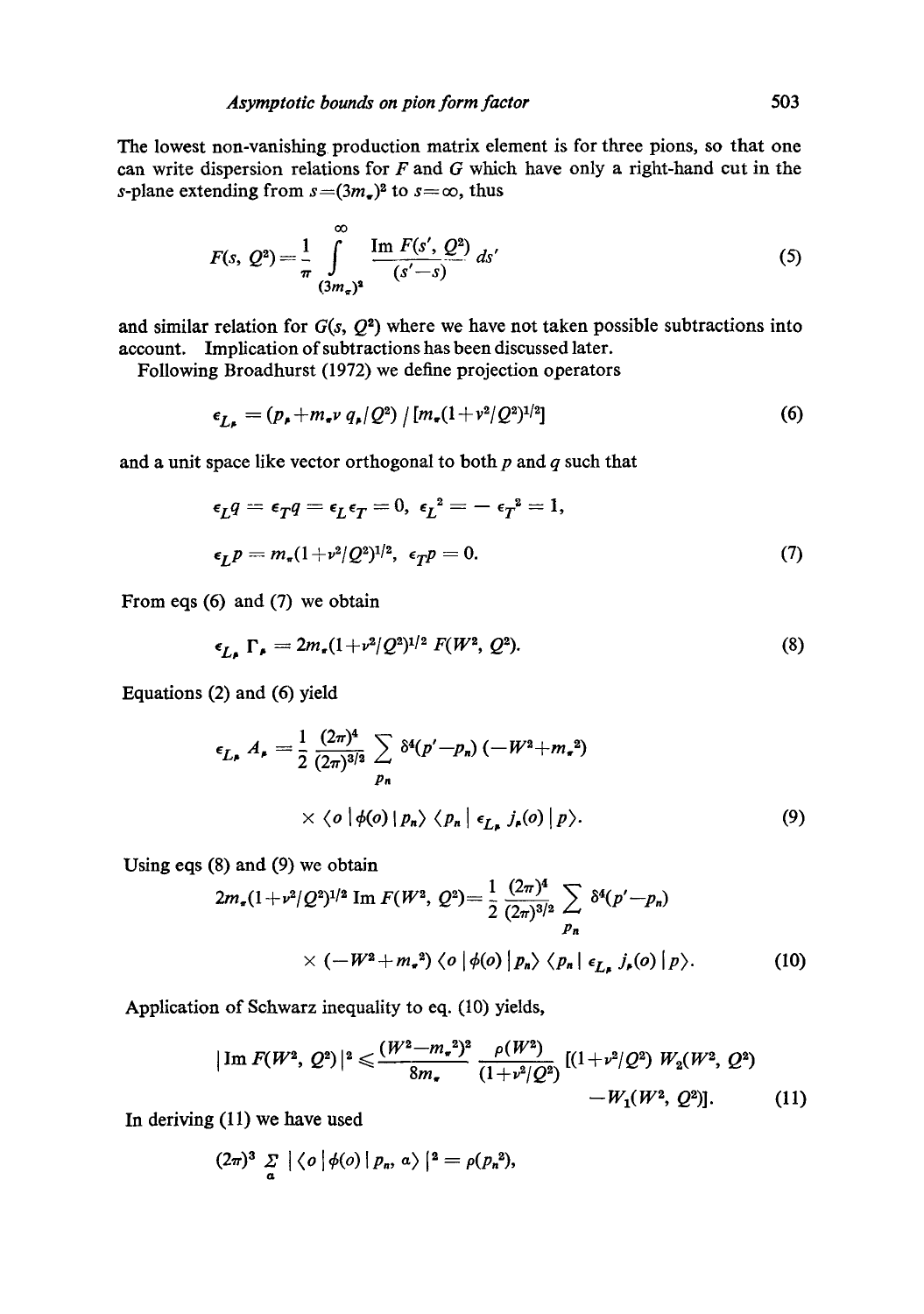where  $\alpha$  sums the spin of the intermediate states, and

$$
\frac{4\pi^2}{m_e} \sum_{p_n} \delta^4(p'-p_n) \langle p | j_r(o) | p_n \rangle \langle p_n | j_r(o) | p \rangle = (-g_r, +q_r q_r / Q^2) W_1
$$

$$
+ (p_r + pqq_r / Q^2)(p_r + pqq_r / Q^2) W_2 / m_e^2
$$

Now repeating, with  $\epsilon_{T_n}$ , the steps that led to eqs (8) to (11) we obtain

$$
W_1 \geqslant 0. \tag{12}
$$

Combining inequalities (11) and (12) yields

$$
|\operatorname{Im} F(W^2, Q^2)|^2 \leqslant \frac{(W^2 - m_e^2)^2}{8m_e} \rho(W^2) W_2(W^2, Q^2). \tag{13}
$$

Inequalities (11) and (13) express upper bounds of discontinuity of  $F(W^2, O^2)$ , however inequality (13) is stronger.

## **3. Upper bounds on elastic form factor**

We have proved that  $F(s, Q^2)$  is analytic in the out s-plane with a right-hand cut in the region  $(3m<sub>r</sub>)<sup>2</sup> \le s \le \infty$ .  $F(s, Q<sup>2</sup>)$  reduces to elastic pion form factor  $F<sub>r</sub>(Q<sup>2</sup>)$  at  $s = m<sub>s</sub><sup>2</sup>$ , i.e.  $F<sub>s</sub>(Q<sup>2</sup>) = F(m<sub>s</sub><sup>2</sup>, Q<sup>2</sup>)$ . The imaginary part of  $F(s, Q<sup>2</sup>)$  is restricted by the inequalities (11) and (13). We can write the inequality (13), for convenience, in the form

$$
|\operatorname{Im} F(s, Q^2)| \leq \frac{1}{2} \frac{1}{\sqrt{2m_\pi}} (s - m_\pi^2) \sqrt{\rho(s) W_2(s, Q^2)}.
$$
 (14)

Let us assume that the off-shell pion form factor  $F(s, Q^2)$  and the pion spectral function  $p(s)$  are bound by s<sup>b</sup> and s<sup>a</sup> respectively. Then for  $n > b$  we can write an n times subtracted dispersion relation:

$$
F(s, Q^2) = \sum_{m=0}^{n} a_m (Q^2) s^m + \frac{(s - m_*^2)^n}{\pi} \int_{9m_*^2}^{\infty} \frac{\operatorname{Im} F(s', Q^2)}{(s' - s) (s' - m_*^2)^n} ds' \qquad (15)
$$

where we have taken the subtraction points at  $m_e$ <sup>2</sup>. Now differentiating both sides of  $(15)$  *n* times with respect to *s* we obtain

$$
\left|\frac{d^{n} F}{ds^{n}}(m_{\star}^{2}, Q^{2})\right|^{2} \leqslant \frac{(n!)^{2}}{4\pi^{2}}\left|\int_{9m\pi^{2}}^{\infty} \frac{ds'}{(s'-m_{\star}^{2})^{n}}\left[\frac{W_{2}(s', Q^{2})\rho(s')}{2m_{\star}}\right]^{2}\right|^{2}.
$$
 (16)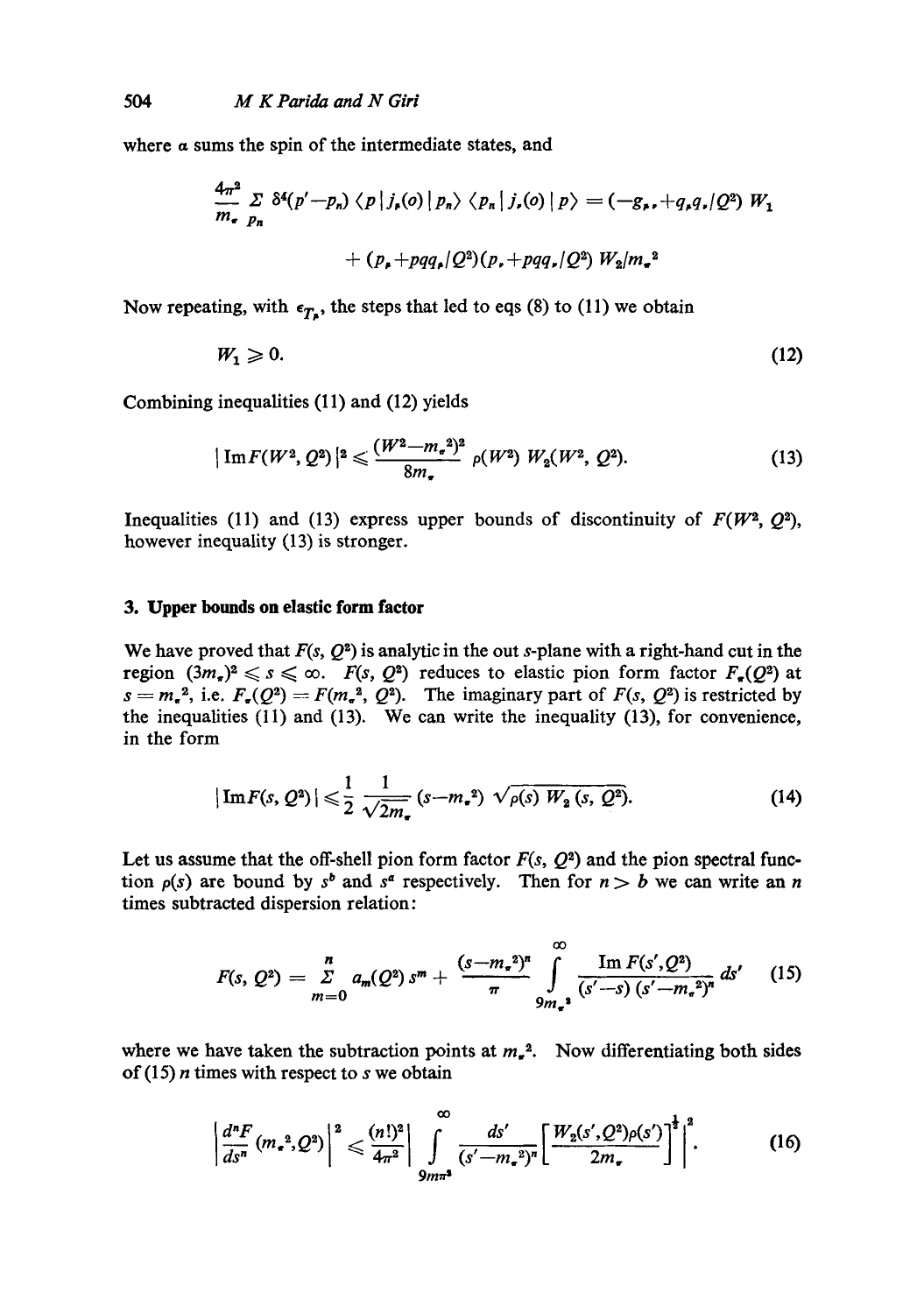It is to be noted that the inequality (16) can also be obtained from the unsubtraeted dispersion relation (5), but then  $b$  has to be negative. Obviously unsubtracted dispersion relation is too restrictive a condition on  $F(s, Q^2)$ , but subtracted dispersion relation is more general. Now using Schwarz inequality for integration over s' in (16) we obtain

$$
\left| \frac{d^n F}{ds^n} (m_*^2, Q^2) \right|^2 \leq \frac{(n!)^2}{4\pi^2} \int_{9m_{\pi}^*}^{\infty} ds' \rho(s') (s' - m_*^2)^{p+1-\epsilon-2n}
$$
  
 
$$
\times \int_{9m_{\pi}^*}^{\infty} ds' \frac{W_2(s', Q^2)}{2m_{\pi}} (s' - m_*^2)^{\epsilon-p-1}
$$
 (17)

where  $\epsilon$  is any arbitrary positive number and p is a real number which decides existence of the two integrals in (17). We will see that  $p$  is related to the threshold behaviour of structure function  $\nu W_2$ . Now changing from variable s' to  $\omega$  in the integral over the structure function and taking the limit  $Q^2 \rightarrow \infty$  yields,

$$
\lim_{Q^2 \to \infty} \left| Q^{p+1-\epsilon} \frac{d^n F}{ds^n} (m_*^2, Q^2) \right|^2 \leq \frac{(n!)^2}{4\pi^2} \int_{\mathfrak{M}_n^4}^{\infty} ds' \rho(s') (s'-m_*^2)^{p+1-\epsilon-2n}
$$
\n
$$
\times \int_{1}^{\infty} \frac{d\omega}{\omega} \frac{\nu W_2}{(\omega-1)^{p+1-\epsilon}}.
$$
\n(18)

Now using Bjorken scaling behaviour of structure functions for inelastic electron pion scattering:

$$
\lim_{Q^4 \to \infty} \nu W_2 = F_2(\omega) \tag{19}
$$

in inequality (18) we obtain

$$
\lim_{Q^* \to \infty} \left| Q^{p+1-\epsilon} \frac{d^n F}{ds^n} (m_*^2, Q^2) \right|^2 \leq \frac{(n!)^2}{4\pi^2} \int_{9m_*^*}^{\infty} ds' \rho(s') (s'-m_*^2)^{p+1-\epsilon-2n}
$$
\n
$$
\times \int_{1}^{\infty} \frac{d\omega}{\omega} \frac{F_2(\omega)}{(\omega-1)^{p+1-\epsilon}}.
$$
\n(20)

We observe that for the case of meson also the inequality (20) retains the same form as that for proton (Broadhurst 1972) but differs by a constant  $(n!/2\pi)^2$ . The first integral over the spectral function on the right hand side of (20) is finite for  $n \ge (p+1+a)/2$ . If the structure function behaves like  $(\omega-1)^p$  near threshold  $(\omega=1)$  and does not grow faster than  $\omega^{p'}$  as  $\omega \rightarrow \infty$ , where  $p' = p+1-2\epsilon$ , the second integral over the